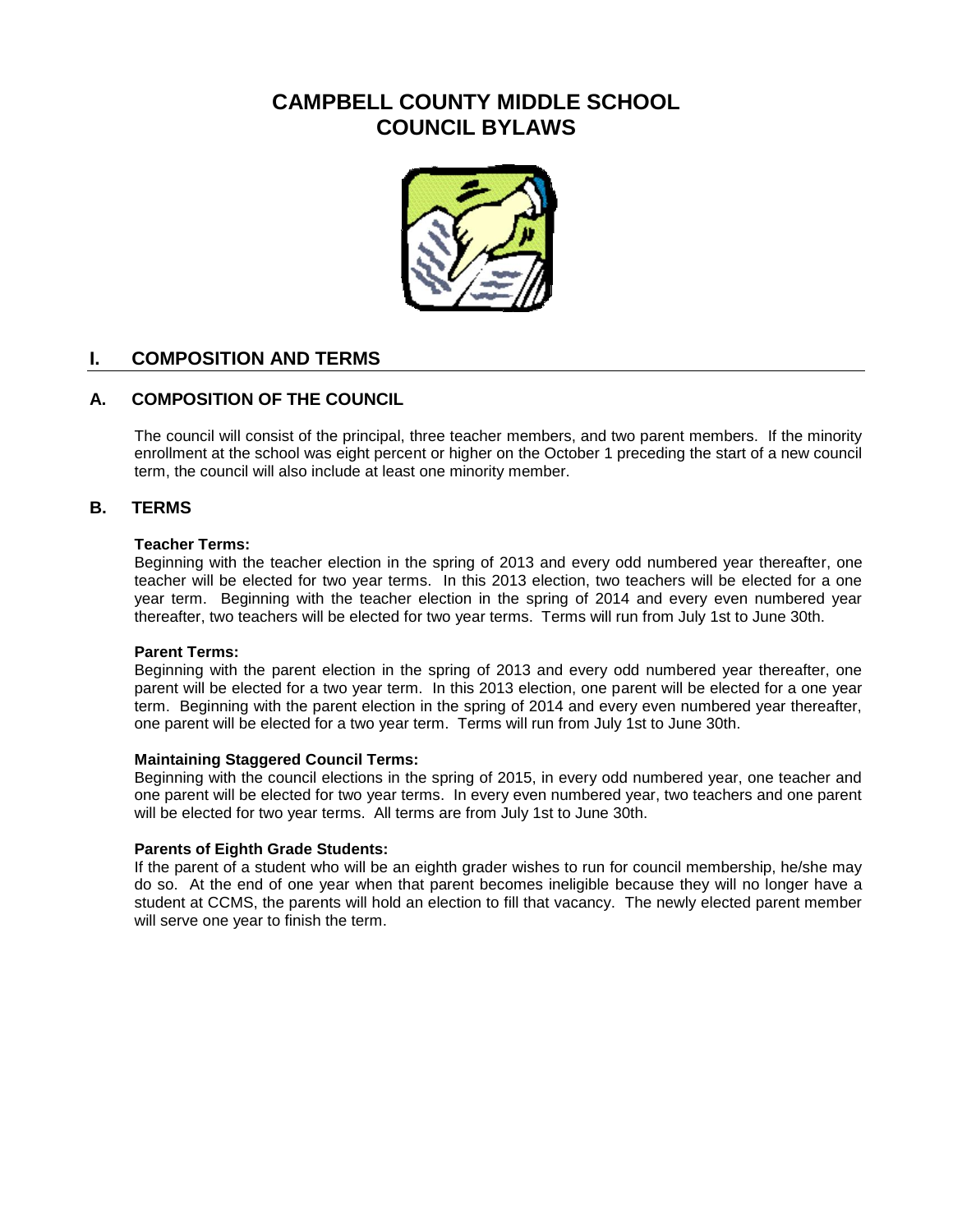| <b>Implementation Years</b> |                            | <b>After Implementation</b> |                             |
|-----------------------------|----------------------------|-----------------------------|-----------------------------|
| 2013                        | 2014                       | 2015                        | 2016                        |
| Teacher - Elect for 2yrs.   | Teacher - No election      | Teacher - Elect for 2 yrs.  | Teacher - No election       |
| Teacher - Elect for 1 yr.   | Teacher - Elect for 2 yrs. | Teacher - No election       | Teacher - Elect for 2       |
|                             |                            |                             | yrs.                        |
| Teacher – Elect for 1 yr.   | Teacher - Elect for 2 yrs. | Teacher - No election       | Teacher - Elect for 2       |
|                             |                            |                             | yrs.                        |
| Parent – Elect for 2 yrs.   | Parent – No election       | Parent – Elect for 2 yrs.   | <b>Parent - No election</b> |
| Parent - Elect for 1 yr.    | Parent – Elect for 2 yrs.  | Parent - No election        | Parent - Elect for 2 yrs.   |
| <b>SUMMARY:</b>             | <b>SUMMARY:</b>            | <b>SUMMARY:</b>             | <b>SUMMARY:</b>             |
| Elect one teacher for a     | Elect two teachers for     | Elect one teacher for a     | Elect two teachers for      |
| two year term and two       | two year terms. Elect      | two year term.<br>Elect     | two year terms. Elect       |
| teachers for two year       | one parent for a two       | one parent for a two        | one parent for a two        |
| terms. Elect one parent     | year term.                 | year term.                  | year term.                  |
| for a two year term and     |                            | (This is how every odd      | (This is how every even     |
| one parent for a one        |                            | numbered year will be       | numbered year will be       |
| year term.                  |                            | henceforth.)                | henceforth.)                |

**NOTE:** During the implementation phase, the candidates choose whether to run for the one or two year terms before the election.

#### BYLAWS REVISION AFTER IMPLEMENTATION PHASE:

It would be helpful to revise your bylaws in 2015 and remove the first two paragraphs above and leave the last two paragraphs above. This just "streamlines" your bylaws. The chart doesn't really need to go in the bylaws

### **C. LEAVE OF ABSENCE**

Leave of absence for a council member will not be granted.

# **II. ELIGIBILITY AND ELECTIONS**

### **A. TEACHER ELECTIONS**

#### 1. Teacher Qualifications

- a. All certified teachers in the building are allowed to vote in the teacher election.
- b. To be elected to the council, a teacher must hold a position at the school that requires certification but may not hold the position of principal, assistant principal, or head teacher.
- c. Teachers will be elected by a majority of teachers in an election conducted by teachers.

#### 2. Teacher Election Chair(s)

At one of the regularly called March faculty meetings, the teacher representatives of the council will request that teacher elections be included on the agenda. At this meeting the teachers present will select the Teacher Election Chair(s) to run the teacher elections. The Chair(s) will be chosen from among those teachers who do not intend to run for the council that year. The teacher representatives of the council will give the name(s) of the selected Teacher Election Chair(s) to the council no later than the April council meeting. The name(s) will be recorded in the minutes.

#### 3. Teacher Election Chair(s) Responsibilities

- a. The Teacher Election Chair(s) will hold the teacher election before May  $1<sup>st</sup>$ . The Chair(s) will be responsible for running the election including setting procedures to be followed and notifying the teachers of the date, place, and time of the teacher elections.
- b. Upon request, the council may provide the Teacher Election Chair(s) with guidelines to help formulate the procedures for the election. (See Attachment A)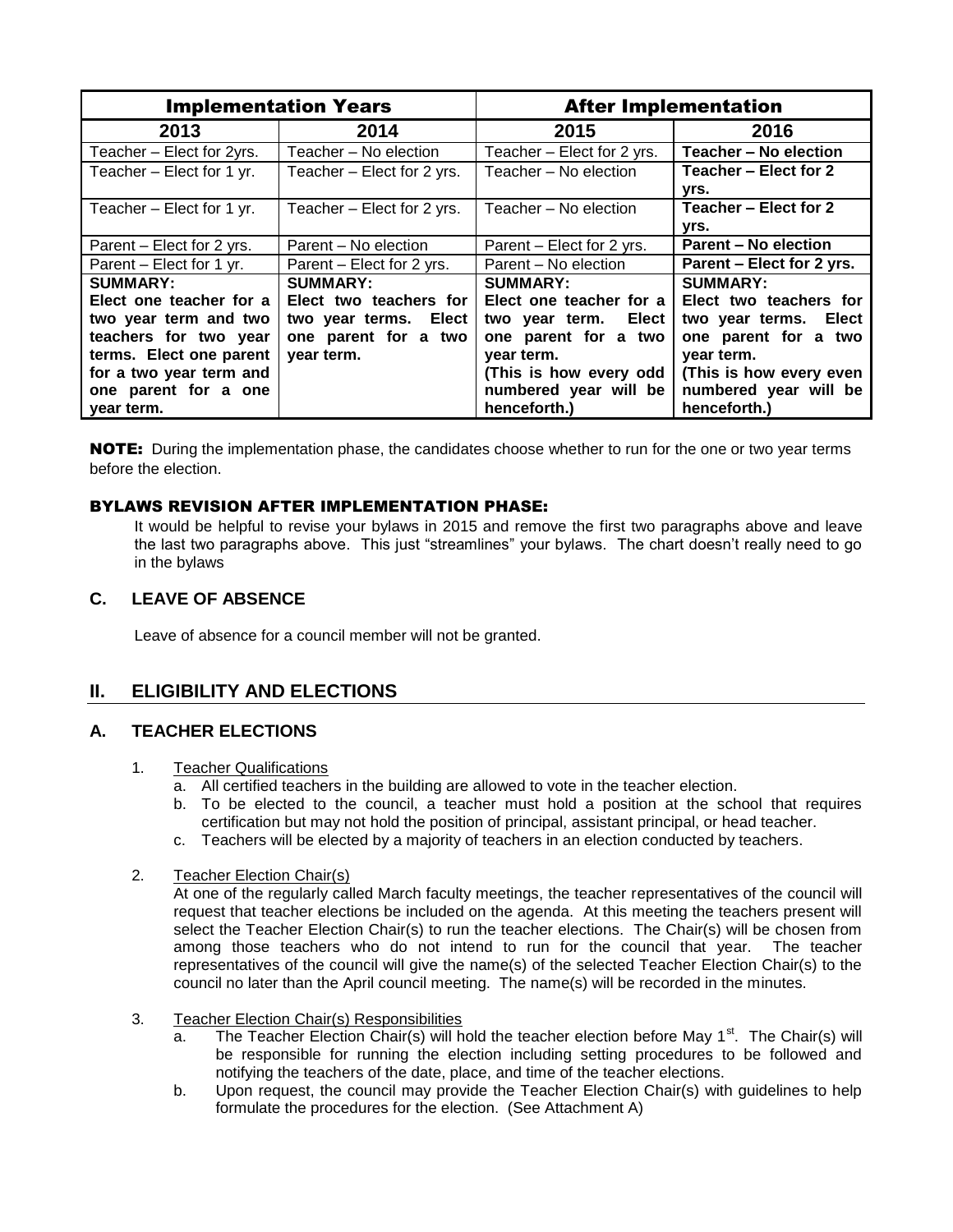# **B. PARENT ELECTIONS**

#### 1. Role of Parent-Teacher Organization

The school's largest parent-teacher organization will develop procedures for and conduct the election. These procedures will be shared with the principal by March  $1<sup>st</sup>$  so they may be made public. If no parent-teacher organization exists, the largest group of parents formed for this purpose will run the election.

#### 2. Parent Qualifications

A "parent" means a parent, stepparent, or foster parent. Guardians also qualify as parents if the student lives with them and they have a court order giving them legal custody. A parent council member will be the parent of a student pre-registered to attend the school during the parent's term of council service. Three groups of people may not serve on the council as parent representatives:

- a. Employees of Campbell County Middle School or their relatives (mother, father, brother, sister, son, daughter, husband, wife, aunt, uncle, son-in-law, or daughter-in-law).
- b. Employees in the district administrative offices or their relatives (mother, father, brother, sister, son, daughter, husband, wife, aunt, uncle, son-in-law, or daughter-in-law).
- c. Members of the Board of Education or their spouses.
- 3. Parent Elections

The parent elections will take place no later than May 1<sup>st</sup>. The parents of all children pre-registered to attend the school during the next year may vote. The parent-teacher organization will determine how the election will be run. The principal will assist the parent-teacher organization in notifying parents of the election schedule. The parent-teacher organization will notify the current council of those elected not later than five school days after the election.

# **C. MINORITY REPRESENTATION**

- 1. A minority parent and an additional teacher will be elected, if the council formed (including the principal) after both teacher and parent elections does not have a minority member, **and** the school had eight percent or greater enrollment of minority students as of the previous October 1.
- 2. Minority members must be American Indian; Alaskan native; African American; Hispanic, including persons of Mexican, Puerto Rican, Cuban, and Central or South American origin; Pacific Islander; or other ethnic group underrepresented in the school.
- 3. The principal will be responsible for organizing the minority parent and teacher elections as follows:
	- a. Following the general elections, if a minority member was not elected, the principal will organize a special election to elect a minority parent to the council. This election will be organized no sooner than ten and no later than twenty school days after the election (teacher or parent) which came last. The principal will notify all parents of the date, time, and location of the election. The notice will call for nominations of minority parents for the ballot. Minority parents for this ballot must meet the qualifications for parent members as outlined in subsection B of this section. At the election, parents may nominate additional minority candidates. The candidate receiving the most votes will be elected. In the event of a tie vote, a run-off will be held.
	- b. Following the general elections, if a minority member was not elected, the Principal will call a meeting of all teachers in the building. This meeting will be called within seven school days after whichever election (teacher or parent) came last. The teachers will elect one minority teacher to serve as an additional teacher member on the council. If there are no minority teachers who are members of the faculty an additional non-minority teacher will be elected. If there are minority teachers on the faculty, but they decline to serve, then no additional teacher will be elected. The election will be conducted using the procedures listed in subsection A of this section.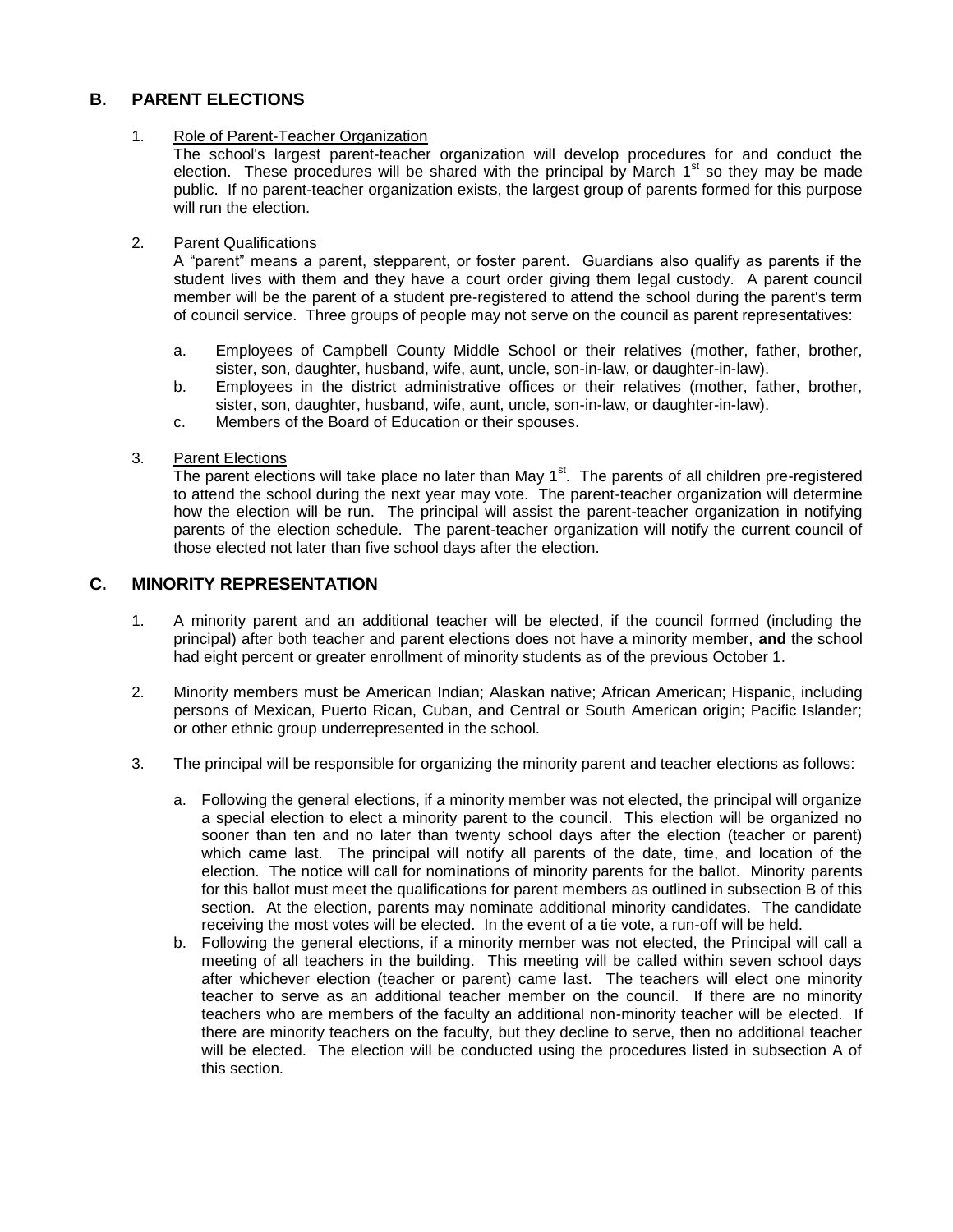# **D. VACANCIES DURING A TERM OF OFFICE**

#### 1. Notice of Vacancy

When either a teacher or parent vacancy occurs in the middle of a term, a new member will be elected to complete that term. The principal will post a notice in the faculty workroom and in a place readily accessible to parents stating that there is a vacancy and including the text of this subsection of the bylaws. The principal will also communicate this information to the president of the parent-teacher organization. These steps will be taken within one school day after the principal learns of the vacancy.

- 2. Election to Fill a Teacher Member Vacancy Within ten school days of the vacancy, the Teacher Election Chair(s) selected the previous March, will use the procedures established to conduct a teacher election to fill the vacancy.
- 3. Election to Fill a Parent Member Vacancy The president of the parent-teacher organization will call an election to be held not less than ten or more than twenty school days after the vacancy occurs. The procedures described in subsection B of this section will be used.
- 4. Election to Replace a Minority Parent Member The principal will implement the procedures described in subsection C of this section.
- 5. Election to Replace an Additional Teacher Member The principal will implement the procedures described in subsection C of this section.

# **III. COUNCIL TRAINING**

# **A. NEW MEMBERS**

A member elected for the first time will complete a minimum of six hours of training in the process of school-based decision making no later than thirty (30) days after the start of his or her term. He or she can get that training any time between the date elected and the 30-day deadline. This training must be provided by a person endorsed by the Kentucky Department of Education.

### **B. EXPERIENCED MEMBERS**

A member elected who has served on a council previously will complete at least three hours of training in the process of school-based decision making no later than one-hundred-twenty (120) days after the start of his or her term. This training may be obtained up to a year before the 120-day deadline. This training must be provided by a person endorsed by the Kentucky Department of Education. Experienced members may get training credit by attending any of the approved SBDM training workshops offered by endorsed trainers.

### **C. MID-YEAR VACANCIES**

Members who are elected to fill a vacant position in the middle of the year will complete the required training no more than thirty (30) after they are elected. This training must be provided by a person endorsed by the Kentucky Department of Education.

# **D. REPORTING**

By November 1<sup>st</sup> each year, the principal will ensure that names, addresses, and the training completed of each council member is reported to the Kentucky Department of Education.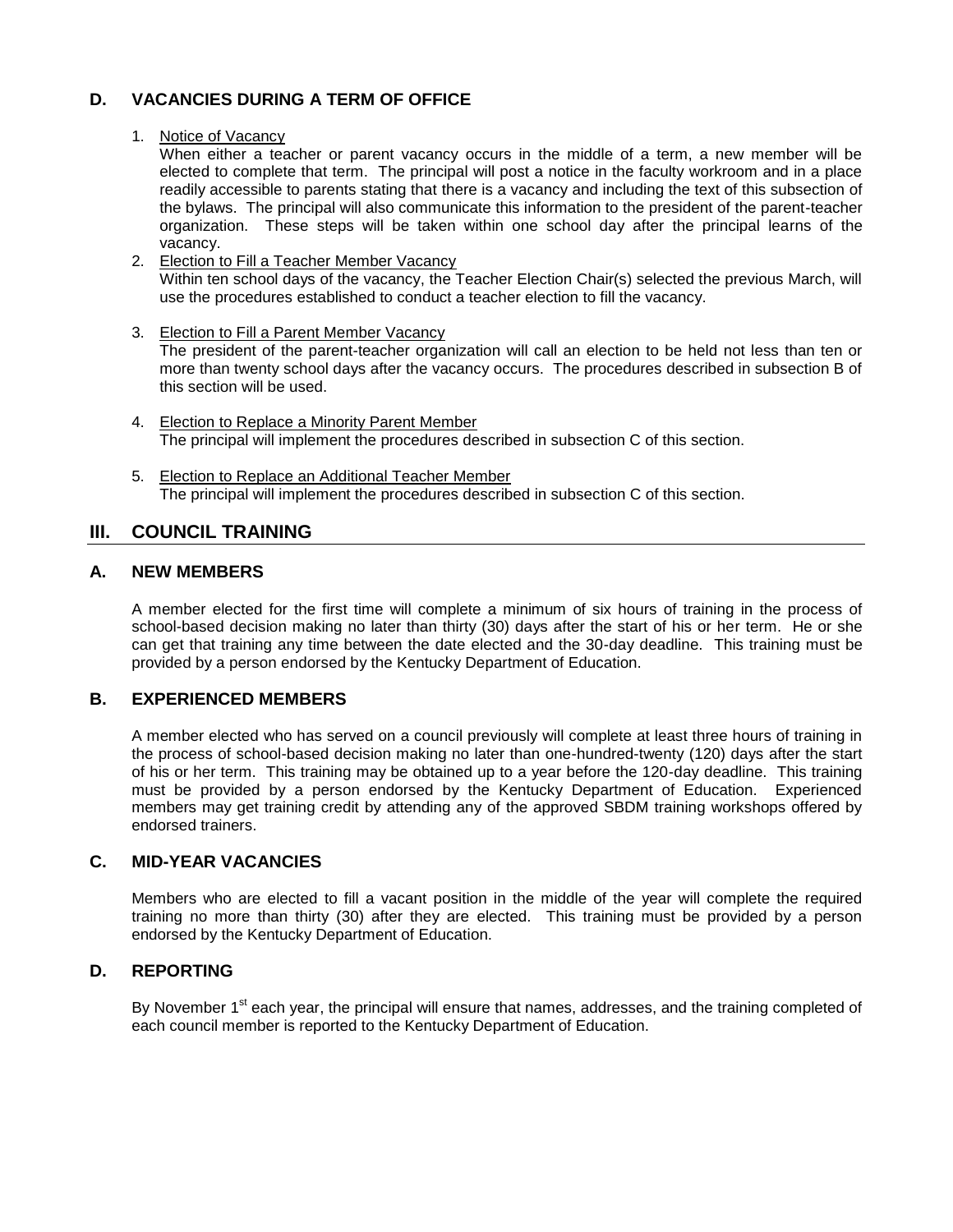# **IV. STANDARDS OF CONDUCT**

# **A. ATTENDANCE**

Members of the council will attend all council meetings. If a member is unable to attend a meeting, he or she will notify the Chair of the Council. If a member is unable to attend on a consistent basis, the Chair of the Council will contact the member to consult and to discuss the possibility of resignation. A member who has three unexcused absences from council meetings will resign.

# **B. CONFLICT OF INTEREST**

No one may serve on a school council who has a conflict of interest pursuant t KRS 45A [KRS 160.345(2)(a)]. A member who discovers a business or financial interest (not covered by KRS 45A) which may cause the appearance of impropriety should refrain from participating in any discussions or decisions involving those interest.

### **C. ONGOING ELIGIBILITY**

Any member who ceases to be eligible to serve on the council will resign.

### **D. IMPROPER MEETING**

Council members will not meet to discuss council business in a group that constitutes a quorum without following the procedures for scheduling a meeting of the full council in accordance with the Open Meetings Law and described in Section VI of these bylaws.

### **E. INTENTIONAL INTERFERENCE WITH SCHOOL-BASED DECISION MAKING**

No member of the council will intentionally engage in a pattern of practice which is detrimental to the successful implementation of or which circumvents the school-based decision making process.

# **V. REMOVAL OF MEMBERS**

A member who violates the standards of conduct and does not submit a written letter of resignation to the council could be reprimanded or removed in one of the following ways:

#### **A. COMMISSIONER'S RECOMMENDATION**

The Commissioner of Education can recommend removal for immorality, misconduct in office, incompetence, and willful neglect of duty or nonfeasance. The local board of education then holds a hearing into the charges to decide whether removal is warranted.

### **B. OFFICE OF EDUCATION ACCOUNTABILITY**

The Office of Education Accountability (OEA) can investigate claims of intentional interference with school-based decision-making. If the OEA cannot resolve the issue, it is forwarded to the Kentucky Board of Education, which holds a hearing to determine whether the charges are valid. The first time the Kentucky Board finds a person guilty of such interference, the person will receive a reprimand. The second time, the person can be removed from office.

# **VI. MEETINGS**

### **A. ALL MEETINGS**

1. Council meetings will comply with the requirements of the Open Meetings Law. (See Attachment B)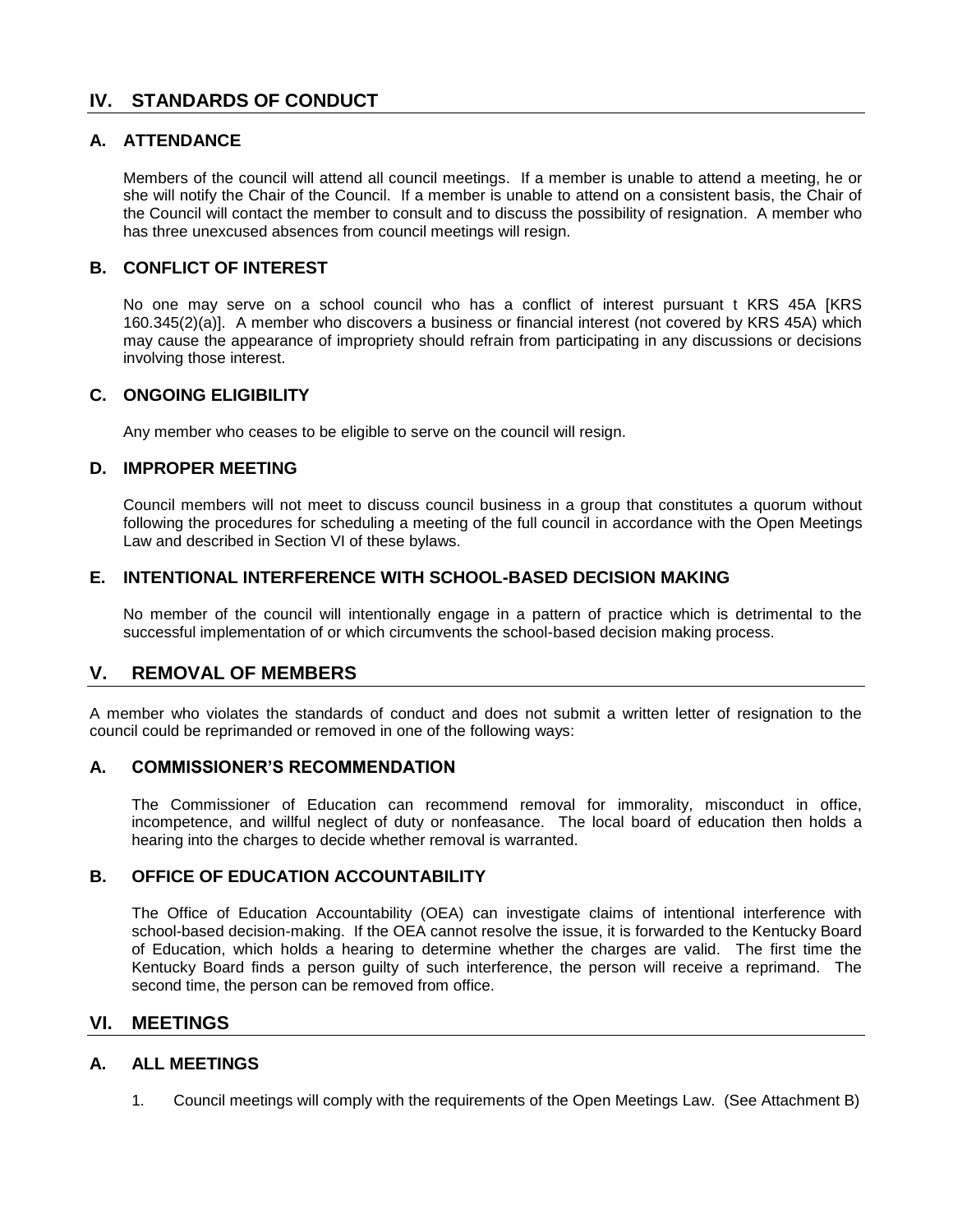2. Council meetings will be open to the public unless the council goes into closed session under the provisions of the Open Meetings Law as outlined in subsection D of this section.

# **B. REGULAR MEETINGS**

- 1. At the first council meeting on or after July  $1<sup>st</sup>$  each year, the council will designate a regular meeting time and place.
- 2. The principal will post a copy of the regular meeting schedule in the teachers' workroom and in a place regularly accessible to parents. He or she will use any other methods deemed appropriate to make the schedule readily available to the public.

# **C. SPECIAL MEETINGS**

- 1. Any meeting not at the regular meeting time or place is a special meeting.
- 2. A special meeting of the council may be called by the chairperson or by a majority of council members.
- 3. Any special meeting of the council will comply with the requirements of the Open Meetings Law; therefore, the following steps will be taken:
	- a. Written Notice The person or persons calling the meeting will prepare and sign a written notice that states the date, time, and place of the special meeting and an agenda for the meeting. Only issues listed on that agenda may be discussed at the special meeting. Items may be subtracted from that agenda before approval at the meeting but they cannot be added or revised.
	- b. Delivery Of Notice The person or persons calling the meeting will arrange for the written notice to be delivered to every council member and to any media organization that has made a written request to be notified of council meetings. The delivery can be made ONLY by hand, fax, US mail, or email. To receive email notification, a written request must be on file at the school. The notice will arrive at least 24 hours before the time set for the meeting.
	- c. Posting Of Notice The notice will be posted conspicuously at the school, and also at the building where the meeting will be held if the meeting will not be held at the school. These copies will be posted as soon as possible after the meeting is called, but definitely no less than 24 hours before the meeting will be held.

# **D. CLOSED SESSIONS**

The council may go into closed session only to discuss hiring personnel, or actual or pending litigation. The following procedures will be followed to go into a closed session:

- 1. A motion will be made and a vote taken that the council go into closed session to discuss individual applicants for hiring under KRS 61.810(1)(f) or litigation under KRS 61.810(1)(c). (See Attachment B)
- 2. The motion and results of the vote including the statute number allowing the closed session will be recorded in the council minutes.
- 3. Only the topic announced in the open session motion may be discussed in the closed session.
- 4. No council action may be taken in a closed session.
- 5. The council will return to open session to make any decisions.
- 6. The decisions will be recorded in the council minutes.

# **E. PUBLIC INPUT**

- 1. Every agenda will include a public comment item.
- 2. Public input may be informal with the chairperson calling on persons who wish to speak.
- 3. If more than several people wish to speak, the chairperson will have the option of setting time limits for speakers based on the time allotted for this item, the number wishing to speak, and any extra time left on the agenda; or if the agenda will run over, by consensus of the members present to continue.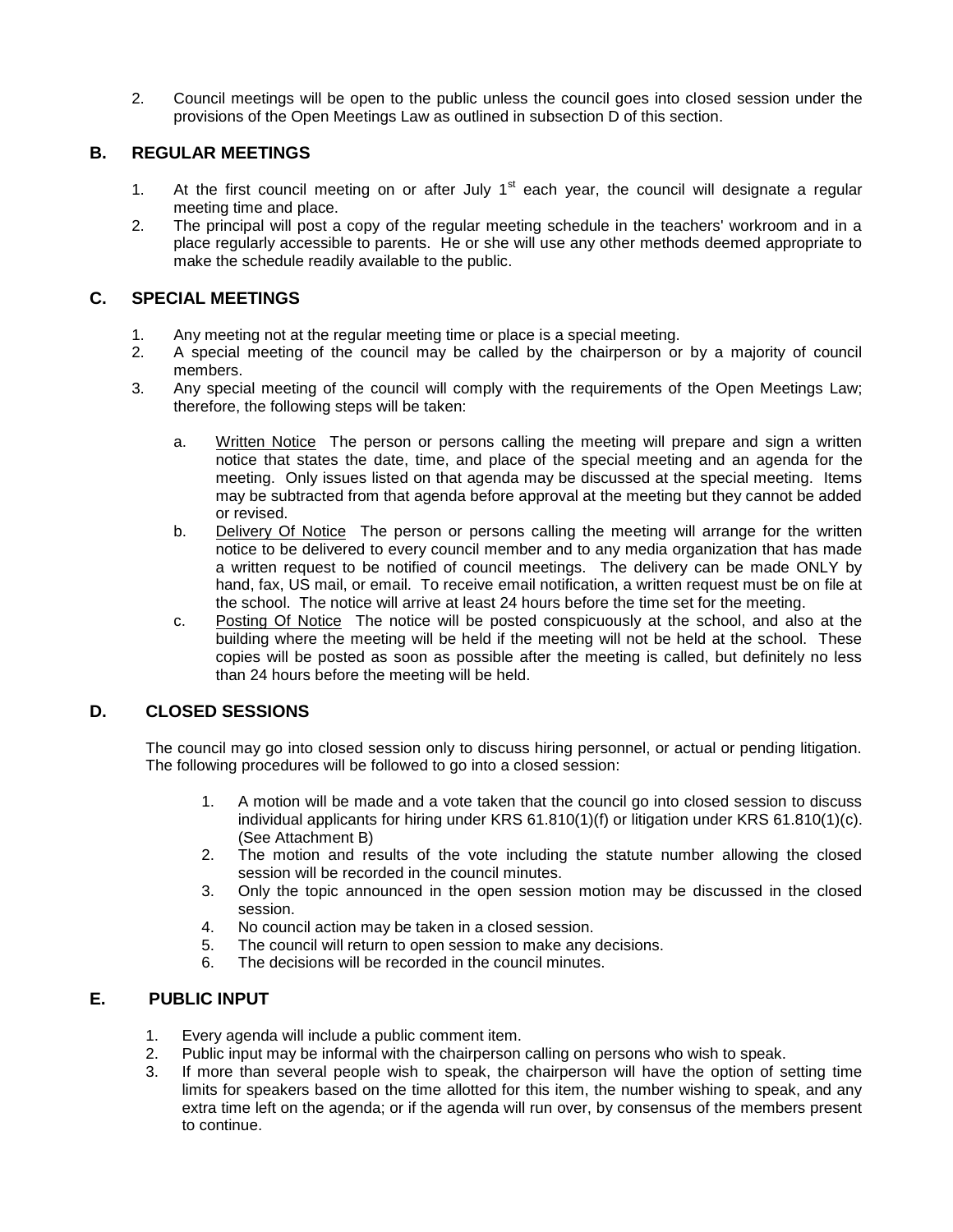# **VII. AGENDAS**

#### **A. AGENDA REQUESTS**

Anyone may submit items for inclusion on the agenda to the chairperson. Items must be submitted no later than five school days before a scheduled meeting.

#### **B. PRELIMINARY AGENDA**

The chairperson will prepare a preliminary agenda marked as such to be posted in the teacher's lounge and in a place readily accessible to all parents and distributed to all council members at least five (5) school days before each regularly scheduled council meeting. Each preliminary agenda will include the following items:

- 1. Opening Business
	- a. Call to Order
	- b. Approval of the Agenda
	- c. Approval of the minutes of the previous meeting
	- d. Public Comments
	- e. Good News Report(s)
- 2. Communications
	- a. Family Resource Center Report
	- b. Other Committee Reports
	- c. School Improvement Planning Report
	- d. MUNIS Budget Report
	- e. Activity Fund Budget Report
- 3. Bylaw Review
- 4. Policy Review
- 5. New Business

#### **C. APPROVAL OF AGENDA**

At the beginning of each regular council meeting, the council will approve an agenda for the meeting. Items on the preliminary agenda may be added, deleted, or modified at this time.

### **VIII. RECORDS**

#### **A. LIBRARY COPIES**

At least one notebook of council records will be maintained and made available in the school library as part of normal library operations. This notebook will contain copies of the council bylaws, all council policies, council minutes for the current year, the current council budget, and the current School Improvement Plan.

### **B. OPEN RECORDS REQUESTS**

The principal will be the official records custodian and will make the notebooks of council bylaws, policies, minutes, budgets, current SIP, and other council records available in response to written requests. A fee set by the Board of Education may be charged to cover copying costs other than staff time to make the copies in accord with the provisions of the Open Records Law. Persons who want copies of documents in the council binder will give the principal a written request.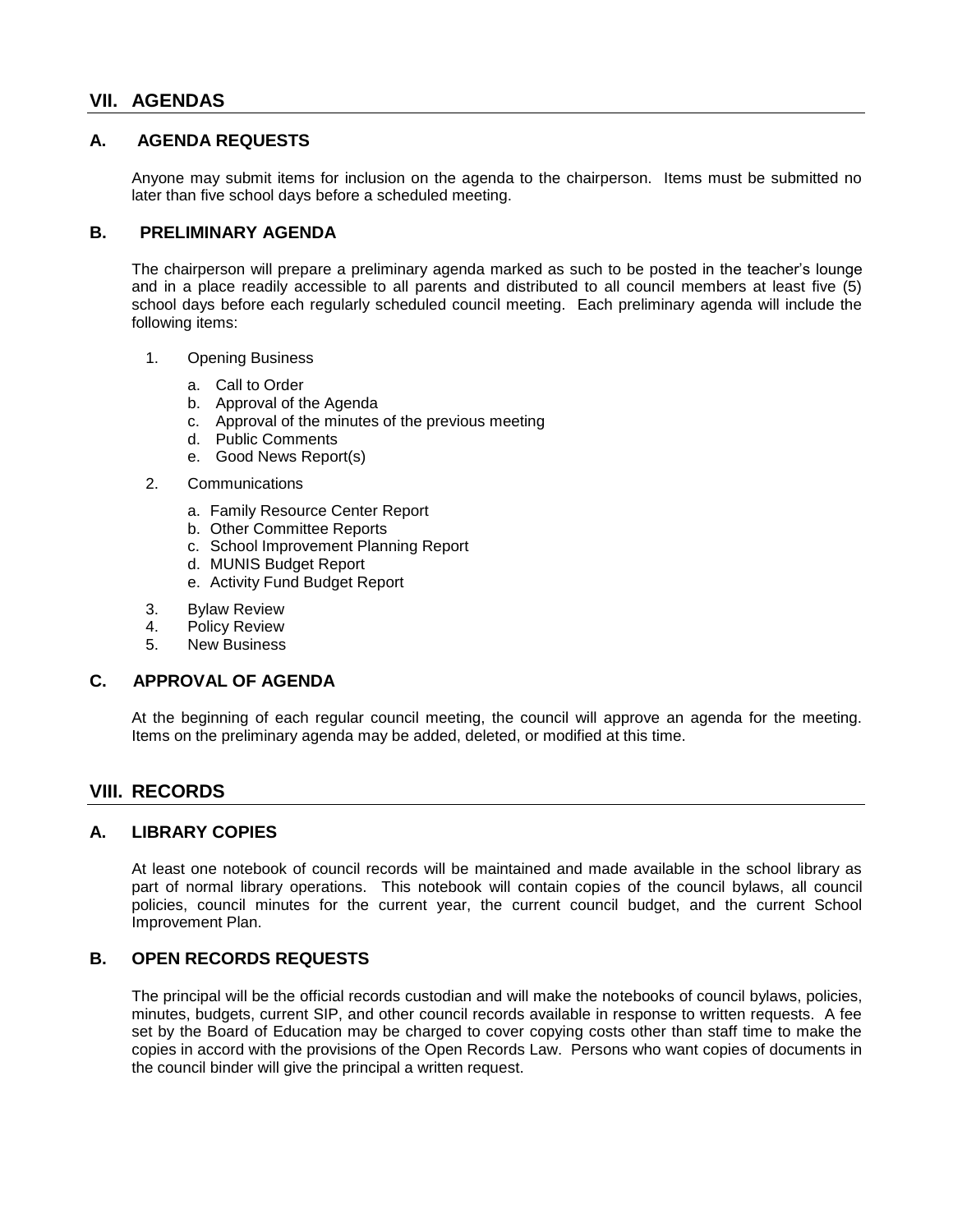### **C. OFFICE COPIES**

All council records will be maintained in the school office in accordance with the State Archives Records Retention Schedule (725 KAR 1:030). (See Attachment C)

# **IX. COUNCIL OFFICERS AND DUTIES**

#### **A. CHAIRPERSON**

The principal will serve as the chairperson of the council. The chairperson will preside at all council meetings and carry out all other specific council duties as assigned by these bylaws.

### **B. VICE-CHAIRPERSON**

The vice-chairperson will be chosen by consensus from within the council membership. The vicechairperson will act as chairperson in the absence of the chairperson. The vice-chairperson may also serve as the chairperson for the council should the process of selecting a new principal become necessary. (See Attachment D)

### **C. RECORDER**

- 1. The chairperson of the council will appoint a recorder for the council. The recorder will not be a member of the council.
- 2. The duties of the recorder will be to:
	- a. Take minutes at each council meeting that include an accurate record of all motions made and all decisions or actions taken.
	- b. Type, copy, and distribute the draft minutes, marked as such, to each member of the council and post a copy in the teacher's lounge and in a place readily accessible to all parents. This will be done within five school days after each meeting.
	- c. Make copies of the final approved minutes for the notebooks in the library and the office and send copies to all council members, the president of the parent-teacher organization, and the superintendent. This will be done within five school days following the meeting at which the minutes were approved.

# **X. COMMITTEES**

### **A. USE OF COMMITTEES**

Committees will be used to support and to accomplish tasks of the council.

#### **B. COMMITTEES POLICY**

The council will adopt a committees policy to facilitate the participation of interested persons. The policy will include the number of committees, their jurisdiction, their composition, and the process for membership selection. (See Attachment E)

# **XI. DECISION-MAKING**

### **A. QUORUM**

A majority (more than half) of the members, including at least one parent member, will constitute a quorum. A quorum must be present for the council to take action.

# **B. COUNCIL RESPONSIBILITIES**

The council will make no decisions on issues that are not under their jurisdiction by law. The following issues are under the purview of the School-Based Decision Making Council: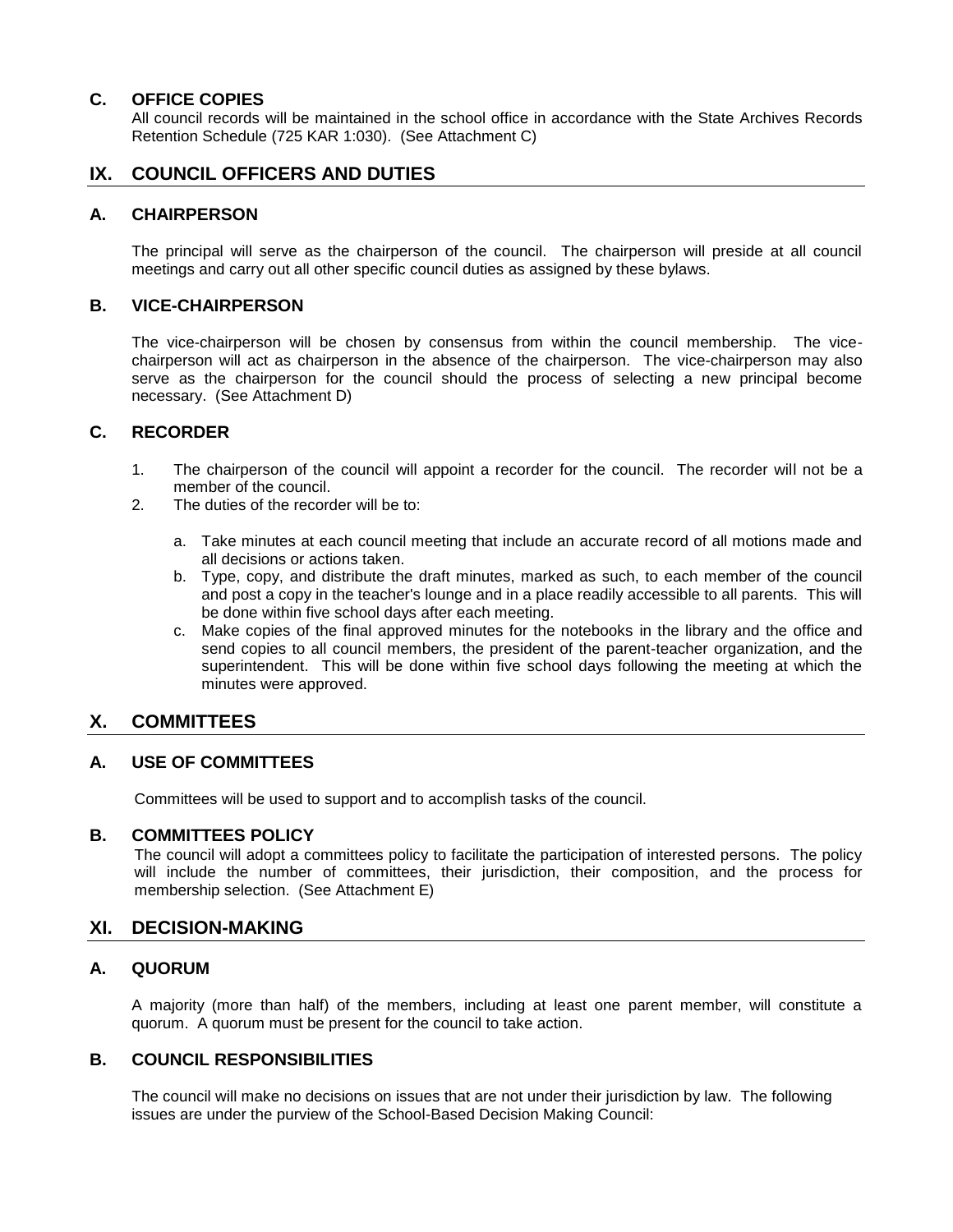- 1. School Improvement Planning
- 2. School Safety Plan
- 3. Ungraded Primary Program (Elementary)
- 4. Assessment Data Analysis, including results of Program Reviews
- 5. Achievement Gap Targets
- 6. Professional Development
- 7. Spending on textbooks, instructional materials, student support, and staff (including determination of the number of persons to be employed in each job classification)
- 8. Consultation before the principal selects people to be hired (See Attachment F)
- 9. Selection of a new principal (See Attachment D)
- 10. Adopting policies in the following areas: (See SBDM Policy Manual)
	- a. Alignment with State Standards
	- b. College-Level Courses (Secondary)
	- c. Committees
	- d. Consultation
	- e. Curriculum
	- f. Discipline, Classroom Management and School Safety
	- g. Enhancing Student Achievement
	- h. Extracurricular Programs
	- i. Instructional and Non-Instructional Staff Time Assignment
	- j. Instructional Practices
	- k. Parent Engagement (Title 1 Schools)
	- l. Program Appraisal
	- m. School Day and Week Schedule
	- n. School Space Use
	- o. Student Assignment
	- p. Technology Use
	- q. Wellness (Primary to Grade 5)
	- Writing
	- s. OTHER: Policies not required by law but considered best practice and/or recommended by the local district.

# **C. CONSENSUS**

- 1. The council will operate by consensus decision-making using the following procedures:
	- a. Only decisions that have an immediate deadline or will have very limited impact on the school will be made without a committee recommendation.
	- b. All council members who choose to do so will be given a chance for input on issues requiring a consensus decision.
	- c. If council input and discussion reveal significant concerns or ambiguities related to an issue, the council's normal practice will be to give or return the issue to a committee for further work. Exceptions may be made for urgent timelines or pressing concerns.
- 2. After council input and discussion, any member may make a motion to accept a proposal. If the proposal being considered is in writing, the motion may be made verbally. If the proposal has not been presented in writing or the member making the motion wants to propose one or more amendments, he or she will write down the motion, read it to the council, and hand the written motion to the recorder for inclusion in the minutes.
- 3. The chair will then ask if there is further discussion.
- 4. When that discussion is complete, the chair will test for consensus by asking if there is consensus for approval of the motion. Any member who is not willing to support the motion is obligated to say so at this time. Members who support the motion will indicate by word or other sign that they believe there is now a consensus.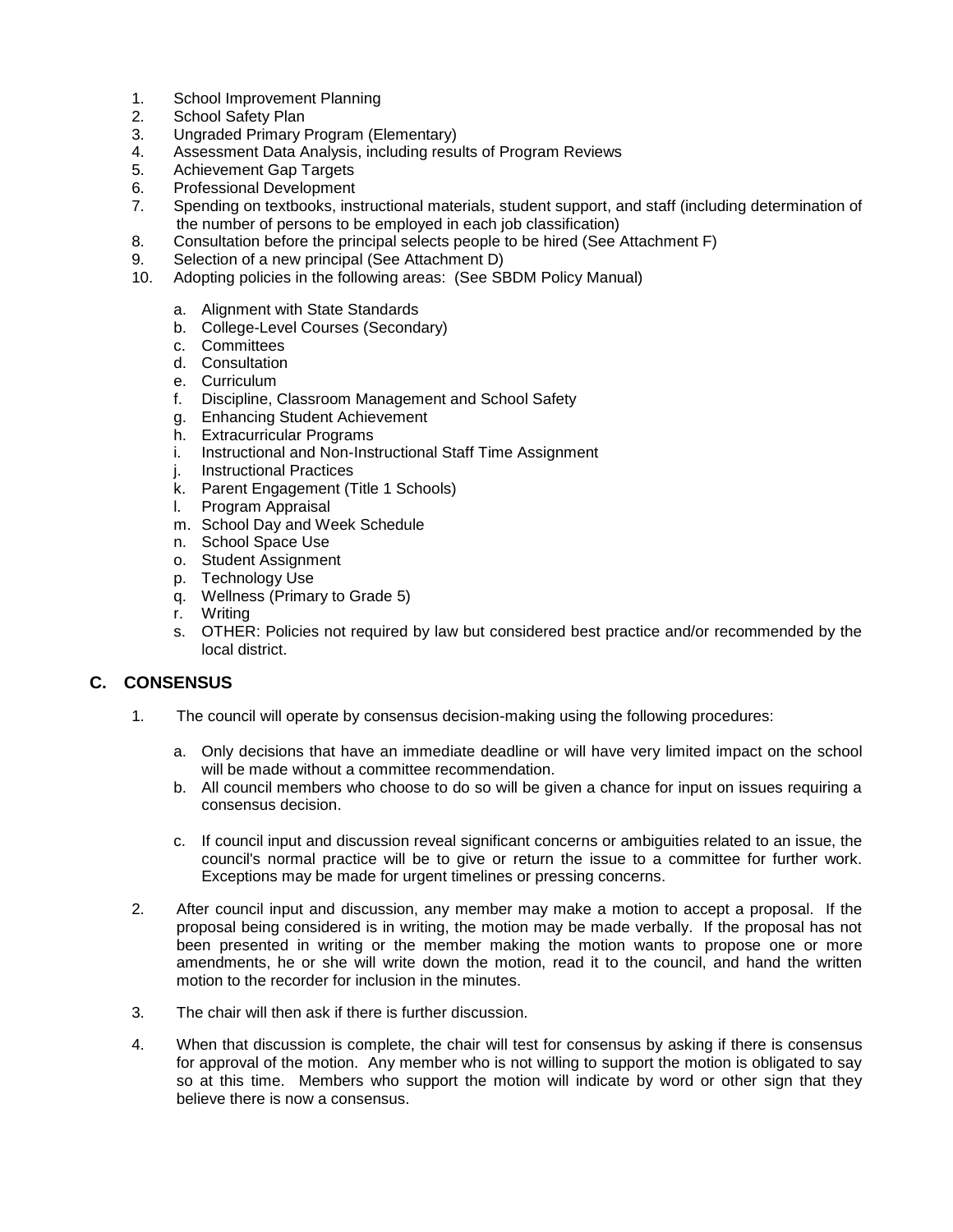5. If no member states unwillingness to support, the chair will direct the recorder to record that consensus has been reached and the motion has passed.

# **F. CONSENSUS FAILURE**

- 1. Council voting will be done only when the council must have a decision, consensus has failed, and one or more of the following conditions exist:
	- a. When the council will otherwise be unable to meet a legal deadline by which the council is required to have made a decision, or
	- b. When the council has failed to reach consensus at a second meeting for that purpose.
- 2. At the first meeting where an issue is discussed, if the chair tests for consensus but consensus is not reached, the council may postpone further consideration until the next meeting or continue to discuss the issue. After testing for consensus on a proposal three times in one meeting, the chair may direct that the proposal be taken up again at the next meeting unless one of the conditions for voting applies.
- 3. If the council takes up an issue at a second meeting and is still unable to reach consensus, the council will consider alternative steps, including but not limited to:
	- a. Asking a committee to bring the council a new proposal on the issue.
	- b. Doing nothing and dropping the issue.
	- c. Voting.

# **E. ADOPTION OF POLICIES**

- 1. Policies are defined as written documents that establish rules, procedures, guidelines, standards, or principles to guide decision-making in various situations.
- 2. To be officially adopted, a policy will have a reading at two different council meetings.
- 3. Adopted policies are binding until the council amends them.

# **F. BYLAWS AMENDMENT**

The council may amend these bylaws as needed. All motions to amend the bylaws of the council will be submitted in writing. No decision on a motion to amend the bylaws will be made until after the topic has been on the agenda for two meetings and has had two readings.

# **G. APPEALS OF COUNCIL DECISIONS**

The District Board of Education has established a process of appeals of council decisions. (See Attachment G)